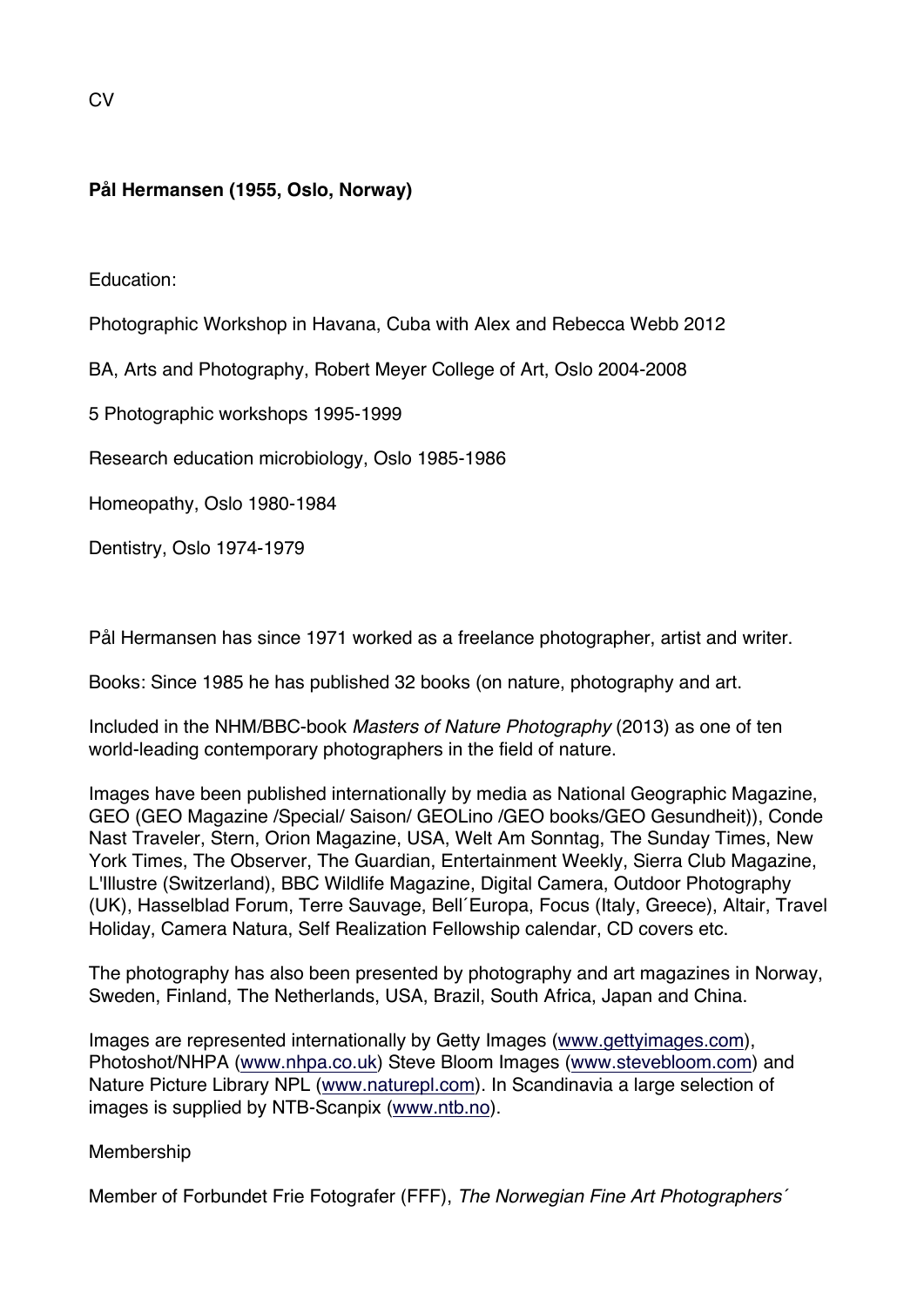*Association* and member of the board and honorary member of Norske Naturfotografer/ (NN) - *Norwegian Nature Photographers´Association.*

Miscellaneous:

Multivision shows and lectures in Norway, Sweden, Finland, Germany, UK, Lithuania and Spain, leader of many photographical workshops in Norway and abroad, contributed to several radio and TV-programs.

Member of the jury of the international environmental photographic competition hosted by Friends of the Earth International 2006, and the Russian Press Photo competition 2006/7. Member of the finalist jury Wildlife Photographer of the Year 2011 competition, and continuous head of the jury of the Nordic Nature Photo Contest (NNPC) from 2011. Member of the finalist jury BBC Wildlife Photographer of the year 2014 and GDT European Nature Photographer of the Year 2014. Leader of the Programme Committee of the annual Norwegian Nature Photography Festival.

Speaker at WildPhotos 2007 and 2013 (BBC/Wildlife Photographer of the Year), London, the international Nordic Light Photography festival, Kristiansund, Norway 2009 and 2012, Photo festival Vilnius, Lithuania 2010, AEFONA-congress Sevilla, Spain 2011, GDT Festival Lünen 2002 and 2013, Lofoten Internationial Photo Festival 2013, Norway, Exodus Festival, Oviedo, Spain 2014, Spain Art, Salamanca, Spain 2014, Norwegian Nature Photography Festival 2014 and 2016

Part of the Wild Wonders of Europe Project (www.wildwondersofeurope.com)

Artist in Residence on Arctic and Antarctic voyages (Quark expeditions, Hurtigruten, PolarQuest).

## **Solo exhibitions:**

Galleri Havstad, Ski, Norway 2016

Norsk Naturfotofestival, Ski, Norway. 2014

GDT Bilderhalle, Lünen, Germany 2013

Kongsvinger Library, Norway 2013

The Voss Art Association, Voss, Norway 2012

Nordic Light International Festival of Photography, Kristiansund, Norway 2012

Fotomessen 2011, Scandinavian Photographic Fair, Lillestrøm, Norway 2011

Turtagrø hotel, Turtagrø, Norway 2011

Galleri (ø), Mullsjö, Sweden 2010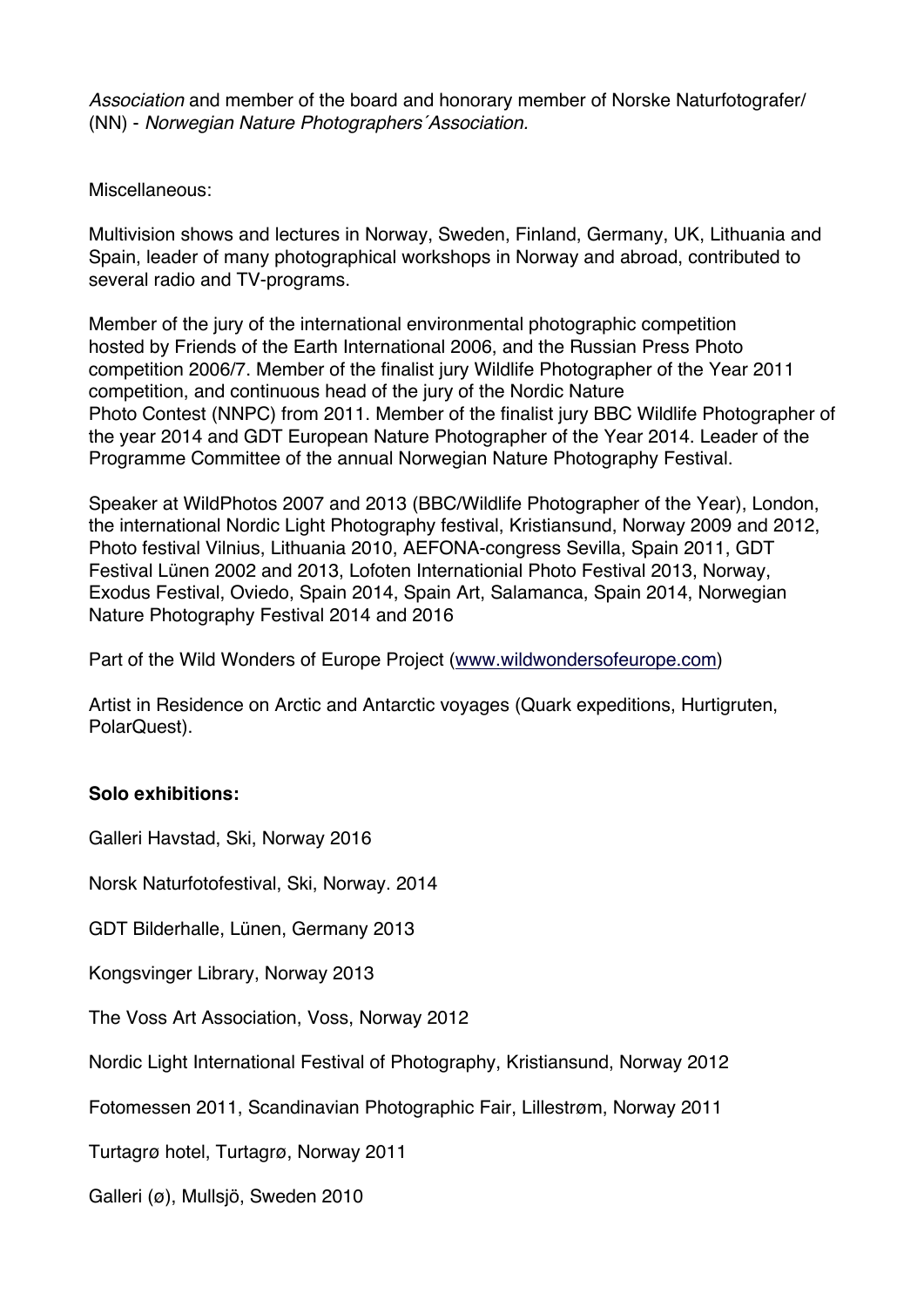Galleri VikerødegÂrden, Hamar, Norway 2010 KunstPause Svalbard/Galleri Svalbard 2009 Deichman Public Library, (2 exhibitions) Oslo 2008 Center for Norwegian Culture, Saratov, southern Russia 2008 Norwegian Parliament/Nordic Council session, Oslo, Norway 2007 Foto Sojuz Gallery, Moscow, Russia 2007 Avistegnernes Hus, Drøbak, Norway 2007 Galleri Svalbard, Longyearbyen, Svalbard, Norway 2007 Cfl/Galleri Mazarin, Söderhamn, Sweden 2006 (with Helena Larsson) Galleri Infra, Upplands Väsby/Stockholm, Sweden 2006 (with Helena Larsson) Väsby Konsthall, Upplands Väsby/Stockholm, Sweden 2006 Galleri Sunniva, Sauda, Norway 2005 Sauda Kultursenter, Sauda, Norway 2004 Galleri Adamstuen, Oslo, Norway 2004 Josef Sudek Gallery, Prague, Czech Republic 2003 Gallery Svalbard, Longyearbyen, Svalbard, Norway 2003 Galleri Herman, Lillestrøm, Norway 1993 Preus fotomuseum, Horten, Norway 1993

#### **Major collective exhibitions:**

LandSkapt, land art project, Våler, Norway 2015

LandSkapt, land art project, Våler, Norway, 2014

Norske Naturfotografer, Norsk Naturfotofestival, Ski, Norway. 2014 and 2015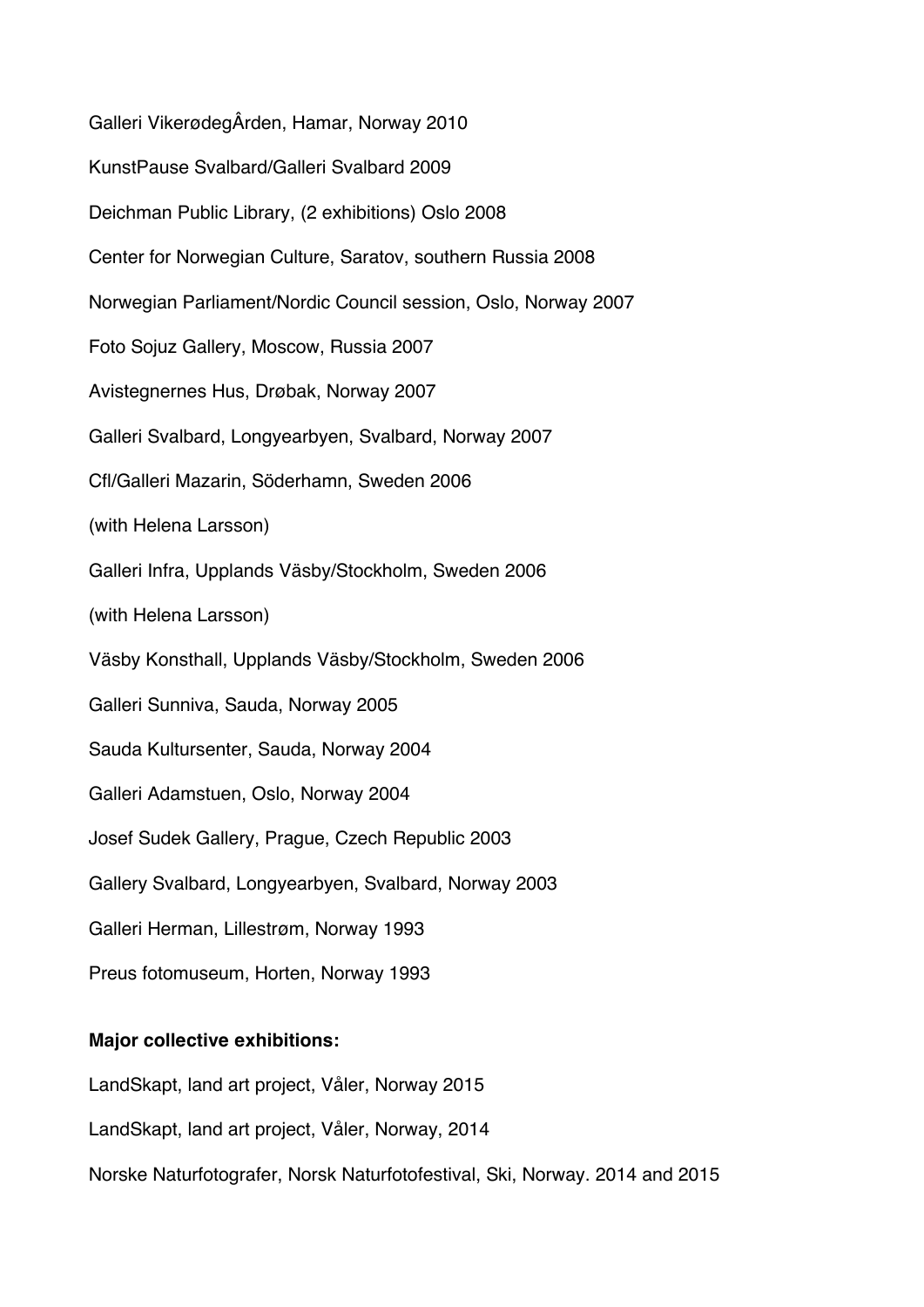Contemporary Landscape Photograpy: An International Perspective, Oceanside Museum of Art, Oceanside, California 2013-14 Fotomessen 2011, Scandinavian Photographic Fair, Oslo, Norway 2011 Norsk Natur, BIodiversity year 2010, Rådhusplassen, Oslo, Norway 2010 Forest, Norwegian Forest Museum, Elverum, Norway 2009 Art of Photography Show, San Diego, California 2008 Fotoloft Gallery, Winzawod Contemorary Art Centre, Moscow 2008 Natur-unser kostbares Netz, GEO + GZT, Kloster Eberbach, Germany 2007 Gemeinde Merchweiler, Germany 2007 Green Art Festival, Seoul, Korea 2007 "Fotografi 2007", Oslo 2007 World Press Photo Exhibition world tour 2006 Tiden, Galleri Infra/Edsvik konsthall, Stockholm, Sweden 2006 Edsvik Konsthall, Sollentuna/Stockholm, Sweden 2006 Gemeinde Merchweiler, Germany 1998 The Olympic exhibition, Lillehammer, Norway 1994

### **Major prizes:**

Finalist Nature Images Awards, Paris, France 2015

Second prize and highly commended, Black and white Spider awards, California 2015

Highly honoured, Por El Planeta competition, Mexico 2015

Finalist Big Picture Competition, California Academy of Sciences, San Francisco 2015

1 st Prize Concurso Asferico, Italy 2015

Highly honoured, Glanzlichter competition 2015

1 st prize Nature Images Awards, Paris, France 2014

1 st prize Big Picture Competition, California Academy of Sciences, San Francisco 2014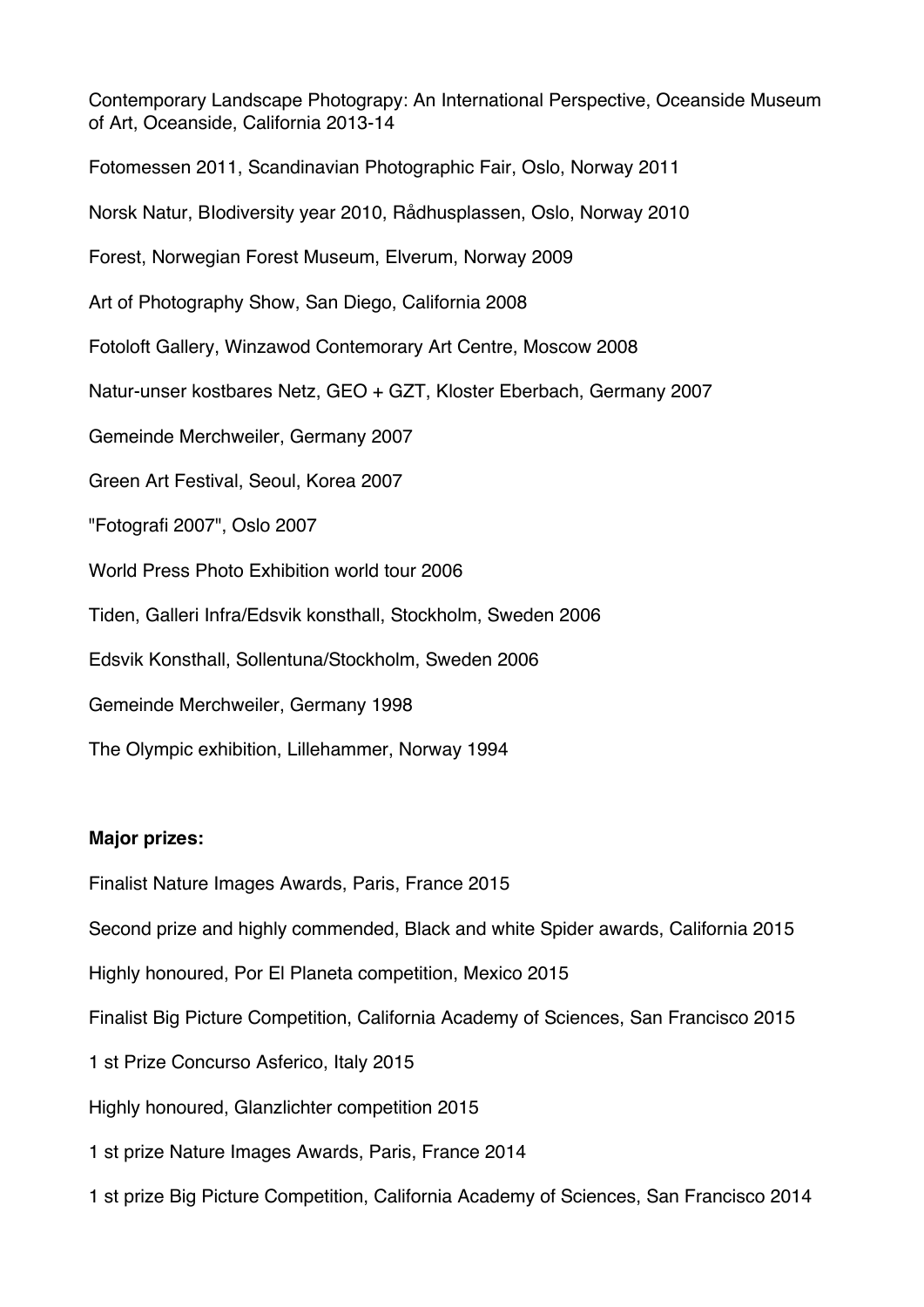All-over winner, Glanzlichter competition, Germany 2014

Highly honoured, Nature's Best, USA 2013

Fritz Pölking Preis (European Nature Photojournalist Prize), + 1 commended, GDT, Germany 2013.

All-over prize of the public, GDT-exhibition 2013.

1 st prize + 1 commended, BBC Wildlife Photographer of the Year 2013

2 nd prize (runner-up), BBC Wildlife Photographer of the Year 2012

Honorable mention (2 images) Nature and Fine Arts, International Photography Awards (IPA), California, 2012

Highly honored, Nature´s Best, USA 2010

Highly honoured, Glanzlichter competiton, Germany 2010

1st Prize Concurso Asferico, Italy 2010

1st Prize European Nature Photographer of the Year 2009

2nd Prize European Nature Photographer of the Year 2008

Howies Art think Prize, UK 2007

2nd Prize Nature, singles, World Press Photo Competition 2006

Nordic Nature Photographer 2005 (one winner biannually)

1st Prize European Nature Photographer of the Year 2005

1st Prize European Nature Photographer of the Year 2004 + several highly commended

2nd Prize Hasselblad Open 1998

1st Prize Wildlife Photographer of the Year 1993 + 6 highly commended images 1993- 2001

1st Prize junior category United Nations Environmental Programme (UNEP), international environmental photographic competition 1974

### **Books:**

Våre vakreste fjellplanter 1985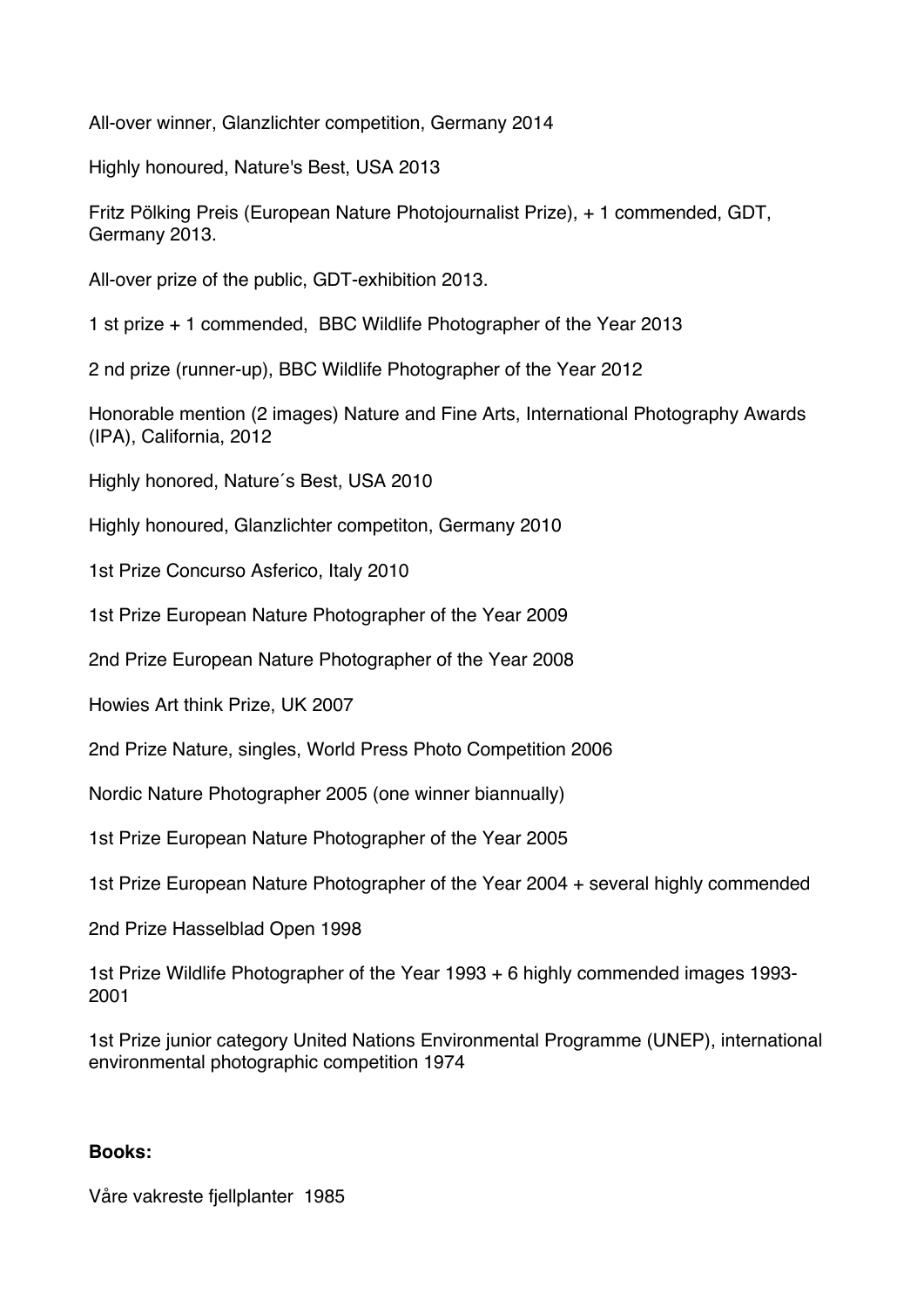Vakre planter i skog og eng 1986

Kystens vakre vekster 1988

Det levende landet 1989

Fjell-Norge 1990

Nord-Norge 1990

Rumpetroll og blomsterstøv 1993

Panorama Norge/Panorama Norway/Panorama Norwegen/Panorama Norvége 1994/2004

Livet i fjellet 1995

Livet ved kysten 1996

Livet i skogen 1997

Fugler i Norge 1998

Dyr i Norge 1998

Planter i Norge 1998

Trær i Norge 1998

Helse på grønn resept (photography) 2000

Svalbard – Polarlandet/Svalbard Arctic Land 2002/2010

Dyrenes magi 2003

Naturligvis! 2003

Arktis - i eventyrernes fotspor 2004

Fuglenes magi 2007

Flatanger! 2008

Lofoten! 2008

Lofoten Guide/Lofoten Guide (E), Lofoten Guide(G) 2008/2014

Svalbard Guide/Svalbard Guide (S), Spitsbergen Guide (E), Spitzbergen Guide (G) 2010/2014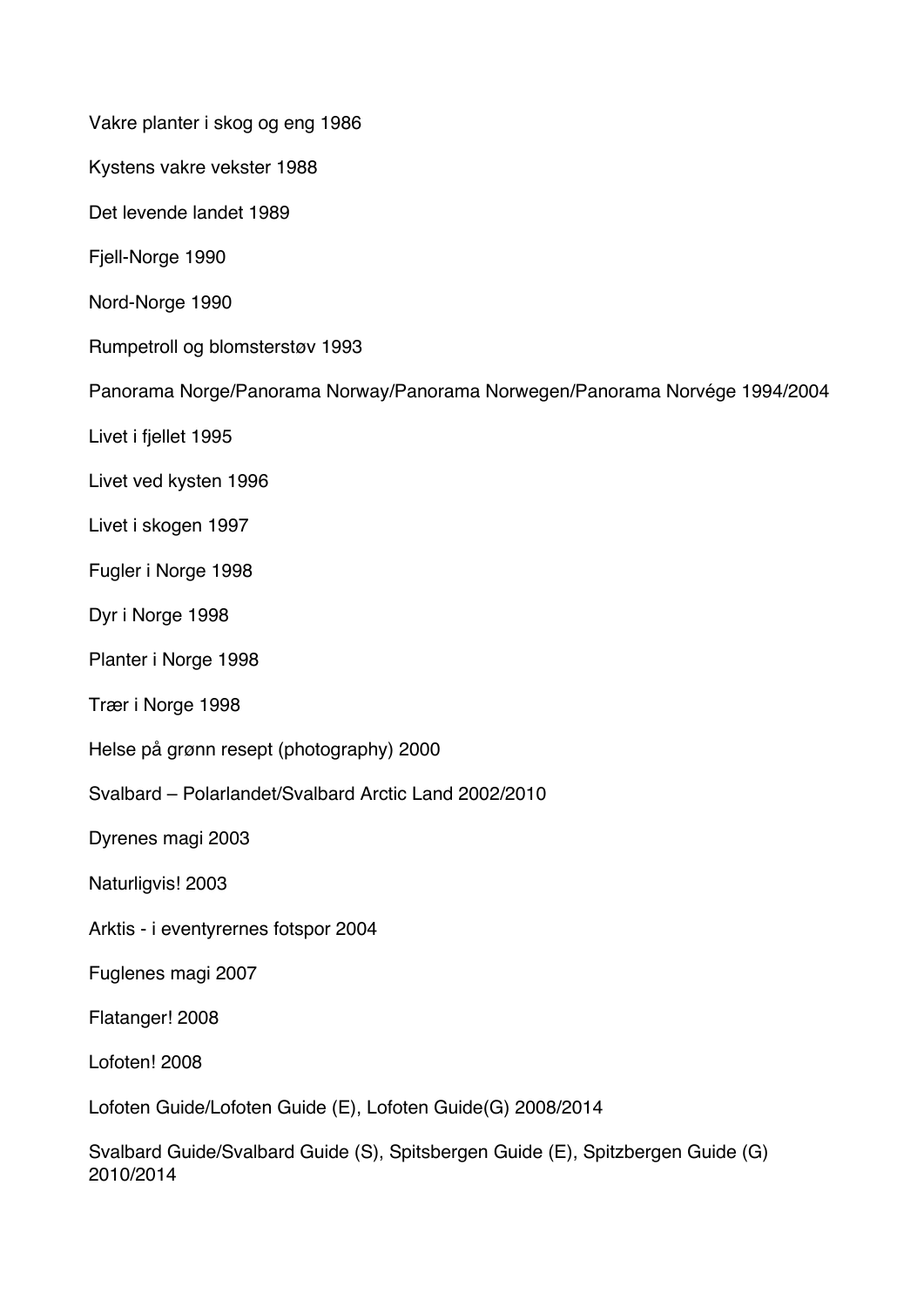Norske Isbreer 2009 (photography) Norsk Natur - vill, vakker og sårbar 2010 Eld og Vatn, Kjartan Fløgstads Sauda 2012 Ut og Lek! 2011 Frø til verden 2013 Masters of Nature Photography 2013 LandSkapt -Kunst i landskap 2015 Norsk Naturfotohistorie 2016

### **Stipends:**

Norsk Faglitterær Forfatterforening 1998/2003/2006/2014 Fagfotografenes Fond 2004/2007/2011/2014

## **Decoration:**

Moore Advisors as, office premises, Oslo 2015 Vestre Kjærnes Farm, TV-studio, Østfold, Norway 2015 Conoco Phillips hotel section, Ekofisk oil platform, Norway 2014 Sykehuset Møre og Romsdal, hospital 2013 Fridtjof Nansen Institute, Oslo 2008 KLIF (Norwegian Climate and Pollution Control Authority), Oslo 2007 Royal Norwegian Dept. of Justice, Oslo 2007 Store Norske Spitsbergen Kulkompani, Svalbard 2007 Alstom Norway a/s, office premises 2005-2007

**Fine arts:** Represented by Galleri Svalbard and Galleri Havstad, Norway

### **Represented in collections:**